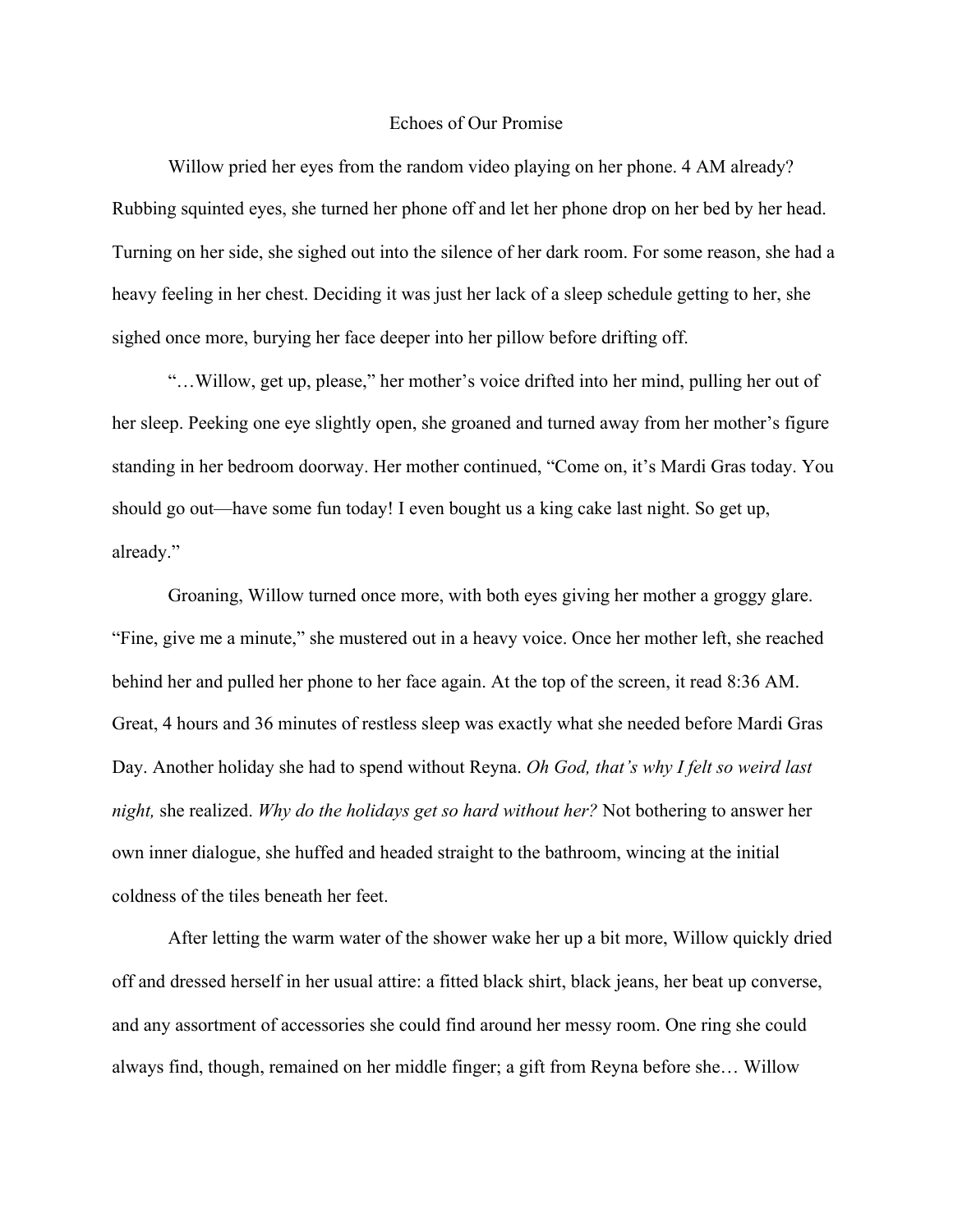shook off the thought and finished getting ready by brushing her teeth, washing her face and applying her usual makeup—black liner, lashes, and enough concealer to cover her occasional blemishes—before heading to the kitchen.

"You look like you're headed to a funeral, you sure you want to wear that on Mardi Gras?" her mother half-jokingly laughed out, turning back to the pancakes she was making. The sweet smell of the sugary pancakes helped Willow to ignore her mother' jest. Sitting in her usual seat at the small table in their kitchen, she crossed her arms over her stomach in an attempt to silence its hungry growls.

As her mother finished the first batch and began placing two pancakes on the plate before Willow, the words left Willow's mouth before she fully processed the thought, "I think I might go to Canal Street— or something… this year." Her mother looked at her, trying to contain her small bolt of surprise at her daughter's announcement. The last time she went out for Mardi Gras day was with Reyna, those few years ago. It felt so much longer though.

Quick to hide her shock, her mother replied, "Okay! Sounds good to me, just be home before midnight, love. And text me every now and then to let me know where you are, alright?" Willow nodded her response, eyes focused intently on her pancakes, racking her brain as to what made her say that so suddenly. "I think you'll have a lot of fun," her mother added more gently.

Willow let out a quick "Mhm," before scarfing down one pancake, and finishing off most of the second one rather quickly. The last thing she needed was her mother bringing up Reyna. Anything but that would be great, especially this early in the morning. She stood up from the table, brought her dishes to the sink, and retreated back to her room to grab her bag and phone. Upon entering her room, she huffed out a sigh of relief from having avoided talking about…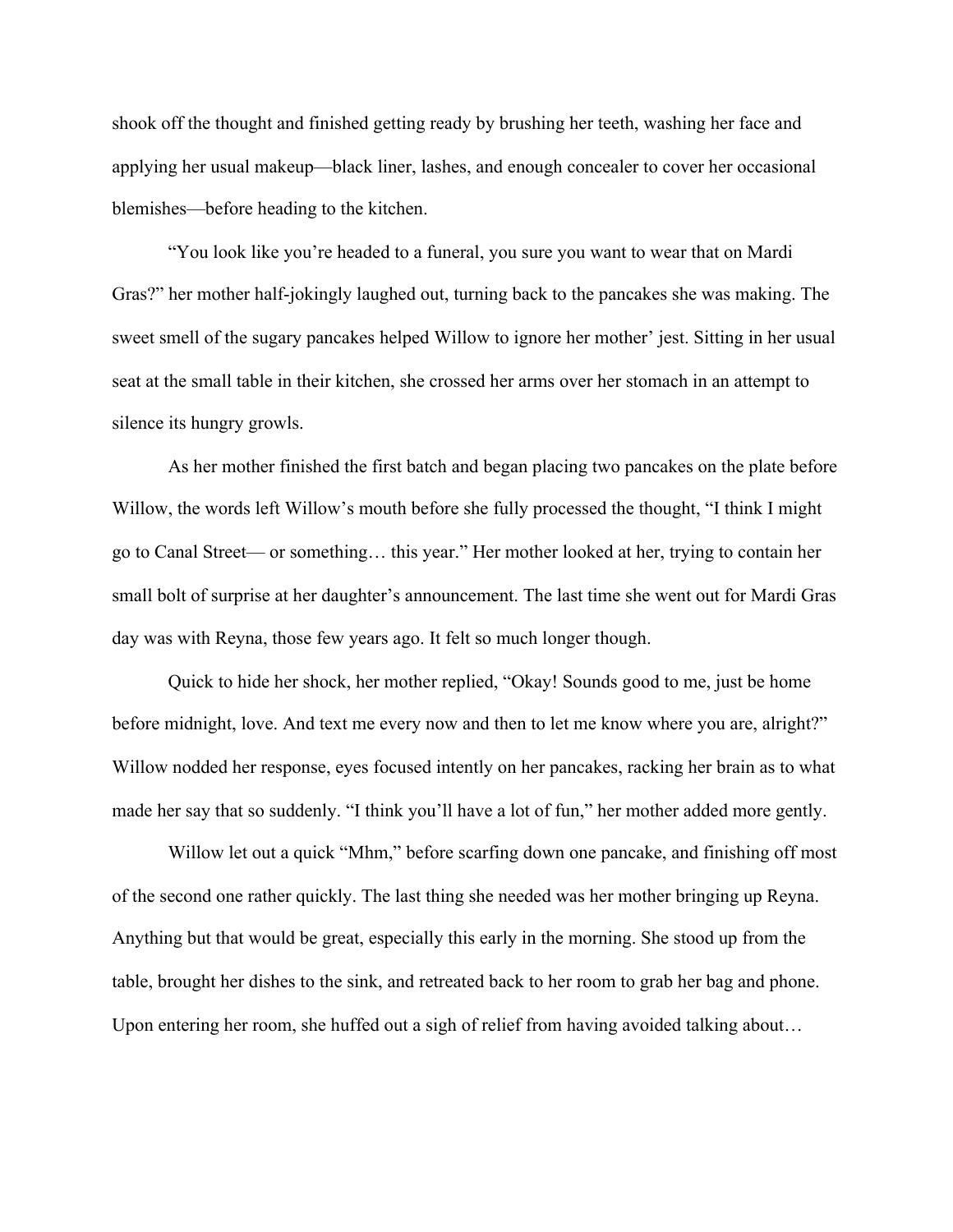Her eyes locked with Reyna's—well the picture of Reyna on her dresser. It was a picture of the both of them, only in middle school at that time. God, they were losers back then. The thought made her laugh; it was something that Reyna would've said if she were in the room. *Yeah, I mean total losers. Look at my braces! Looks like a cage in my damn mouth,* Reyna's voice said in the back of Willow's head. "Yeah… total losers," Willow agreed with a pang of sadness in her voice. She looked away from the picture and quickly grabbed her phone and her small backpack. She checked her complexion in the mirror next to her closet. She looked quite different from her middle school days. Her once pitch black hair fell in now-blonde and brown coils around her face, complimenting her light brown skin and dark eyes much better, in her opinion, at least. Reyna would look much cooler if she were around, she was willing to bet. That's just who she is— was.

Willow quickly stalked out of her room, shouting a quick, "I'm going, love you!" to her mother before rushing out the front door and into her car. Starting it up and turning on her usual favorite choice of music—R&B from the 80's and 90's—she back out her driveway and started heading to the closest mall in New Orleans. Thankfully, the drive was only fifteen minutes from her home. Or at least, it should have been under normal traffic circumstances. She forgot how busy the streets could get during Mardi Gras season. Tourists and regular citizens of New Orleans flooded the streets with parade-fever traffic. Since it was still earlier on in the day, the soon to be parade-routes were still open for drivers. Nonetheless, it took a generous 35 minutes to finally reach the mall. All the while, her music blasted in her car, keeping Willow distracted enough to not be too annoyed by the traffic.

Singing along to the lyrics flooding her car, a flash of Reyna holding a comb in her hand to her mouth as though it were a microphone came into her mind. *Do you ever dream of, candy-*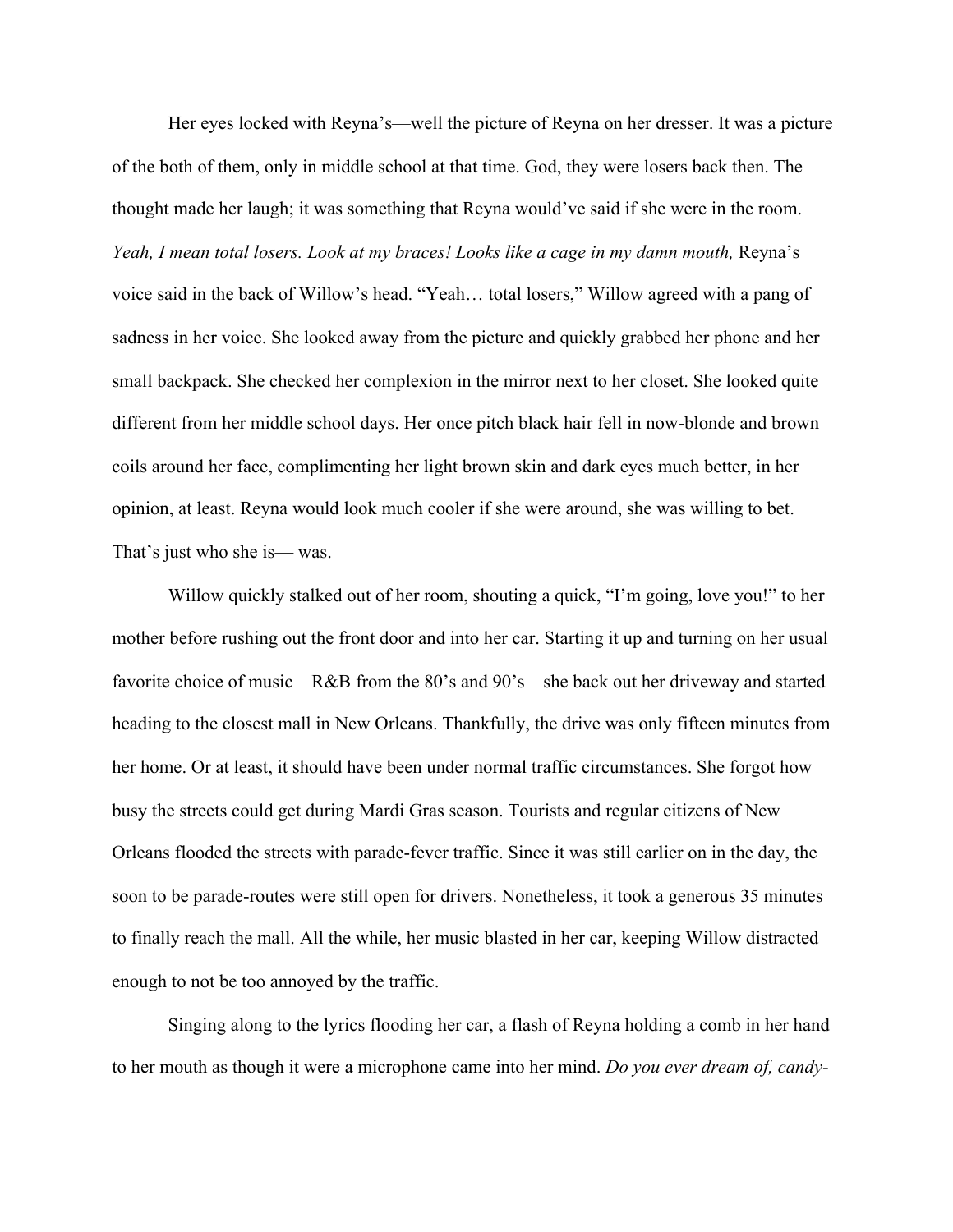*coated raindrops!* Reyna yelled more than sang the lyrics. *Willow, take it away!* She would yell before shoving the comb by Willow's mouth, to which she would reluctantly but happily sing out the lyrics that followed. Their combined giggles echoed out in Willow's mind before she pressed down on the gas once the red light switched to green. Pulling into the parking lot of the mall, she hummed the same lyrics she used to practically scream under her breath. She parked close by the entrance of the mall.

She turned her car off and glanced once at the passenger seat before leaving to head inside. The familiar sounds, sights, and smells of the mall always helped her ignore the problems of life: The buzz of idle chatter between people that sometimes picked up in loud laughs or passing by conversations that her ears picked up; groups of people flowing in and out of stores, in a chaotic but somehow orderly fashion; the sweet aroma of cinnamon pretzels and varying flavors of frozen yogurt that filled the air of the food court. The mall was always her favorite distraction from everything.

Wanting to continue the oasis of escape, Willow perused her favorite stores. Looking through the shiny earrings, necklaces, and chokers of one store, onto the soft sweaters, ripped jeans, and cute pleated skirts of another, finally onto the plushies and various anime merchandise of another, she filled a few hours of her time feeling somewhat less alone amongst the crowd of random people. She decided to rest herself at a bench just outside the food court, sitting and enjoying the pretzel bites she bought. The sweet taste of the cinnamon dust covering the pretzel bites brought her mind back to Reyna.

*These things are like so addicting, I swear! We buy them every time we come here, it's like a ritual,* Reyna voiced from the back of her brain. Willow simply nodded to herself, still chewing on the sweet cinnamon taste. *They're so good when they're like fresh out the oven, too.*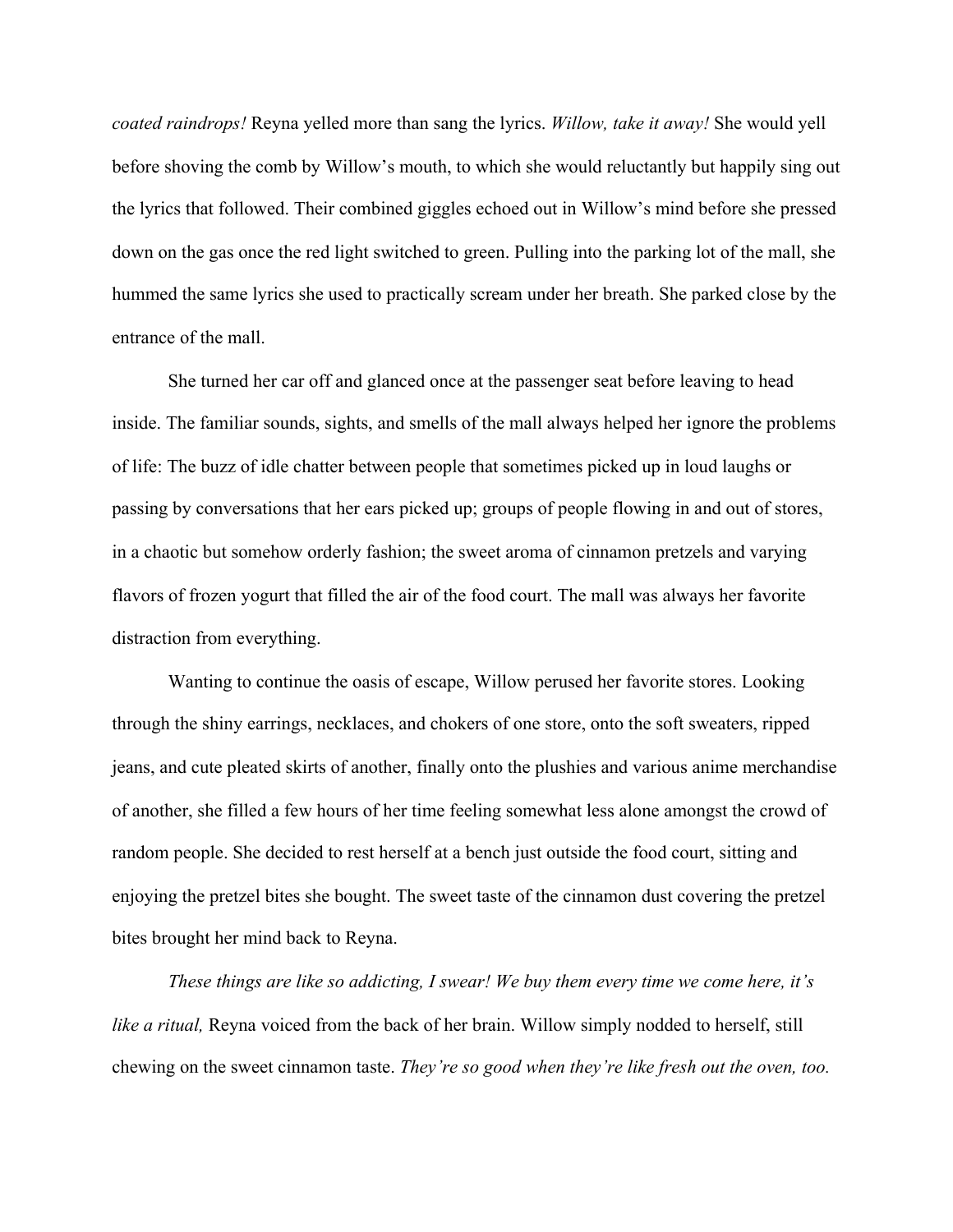*Oh! We have to get some beignets after this. I haven't had any in so long!* Willow looked up at the Café Du Monde sitting near the pretzel spot in the food court. She popped the last pretzel bite into her mouth and headed over, thankful that the line was somehow not reaching the edges of infinity for once.

*The line isn't crazy long for once, thank God!* Willow sighed, not offering up a response, although she did agree internally. After buying two beignets, she headed out of the mall and back into her car. She sat behind the wheel for a few minutes, just staring out into nothing. *You know, I don't know if it's the pretzels and the beignets fighting each other in there, but my stomach is not feeling too hot,* Reyna admitted with a weak laugh and a huff. A few seconds after, she made an odd noise and quickly opened the passenger door, ducking her head out to vomit onto the parking lot. Willow looked over, a look of dread and slight horror as she locked eyes onto the empty passenger seat and locked door. Her mouth reflexively fixed itself into a tight line as she held back a few tears.

"Reyna…" she whispered, pausing a moment before placing the beignets on the passenger seat turning forward to start up her car. Loud R&B blasted from her stereo as she pulled out the parking lot and headed towards Canal Street. Once again, the traffic made it a much longer drive. After an hour, she made it about halfway to her destination, stuck behind lines of cars. Looking out onto the sidewalk, she could see tourists pointing from their phones to various stores lining the streets. They walked past people seated on the cracked concrete, some playing beats on random objects, others belting out old jazz pieces. A few people stayed to listen before dropping money into their upturned hats and continuing on their walks. Almost everyone was adorned with various beads around their necks. The streets and sidewalks were littered with them, as well as plastic tokens and random objects thrown and forgotten from previous parades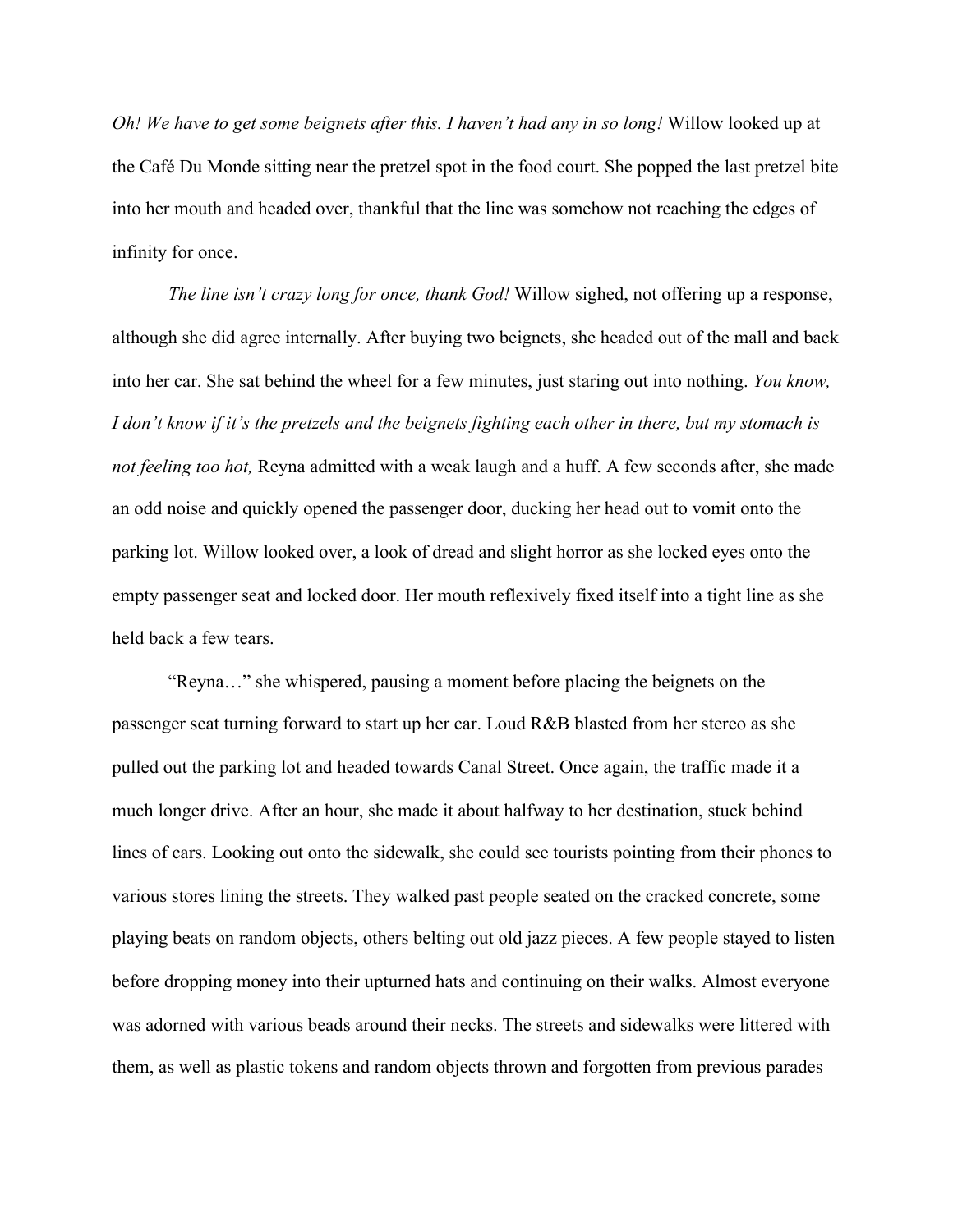and performances. Had she rolled her windows down, she knew the smell of plastic beads, gumbo and red beans with rice would cloud her nose. But, the cars suddenly began moving before she considered the thought much more.

It was already dark by the time Willow reached an area where she could park not too far from her destined parade route. Grabbing her bag from her side and the beignets off the passenger seat, she left her car, making sure to lock it. She almost instantly regretted not buying a sweater from the mall, as there was a faint breeze that she knew would soon turn bothersome as the night grew colder. It was no help that there was already a slight mist of rain coming down. No matter, she began her walk to the parade route, arms folded around her torso to keep warm. After a bit of walking through a stream of people, she sent her mom a quick text letting her know she was on Canal Street. She continued on, trying her best to not let her growing goosebumps bother her.

Bright neon lights from stores began to pierce her vision, along with the intruding noise of shouting people that grew louder as she neared the sidewalk she planned to watch the parade from. Although there were different people crowding it, it still felt the same as she sat down against the exterior of a small shop. Thankfully, the balcony of whatever apartment rested above the shop kept her protected from the drizzle of the rain. She placed her bag and the beignets onto her lap and rested her head against the bricks behind her.

*Why are you sitting down? The parade is gonna start soon! And we both swore we were gonna get matching stuffed animals this year! Plus, I'm the one who puked, so I should be tired!*  Reyna whined, following it with a laugh when Willow shot her a glare. Willow complained about having walked for so long just to end up where they started looking for a good spot to watch the parade. *Yeah, well, if you don't scope your options then you're like asking for a bad*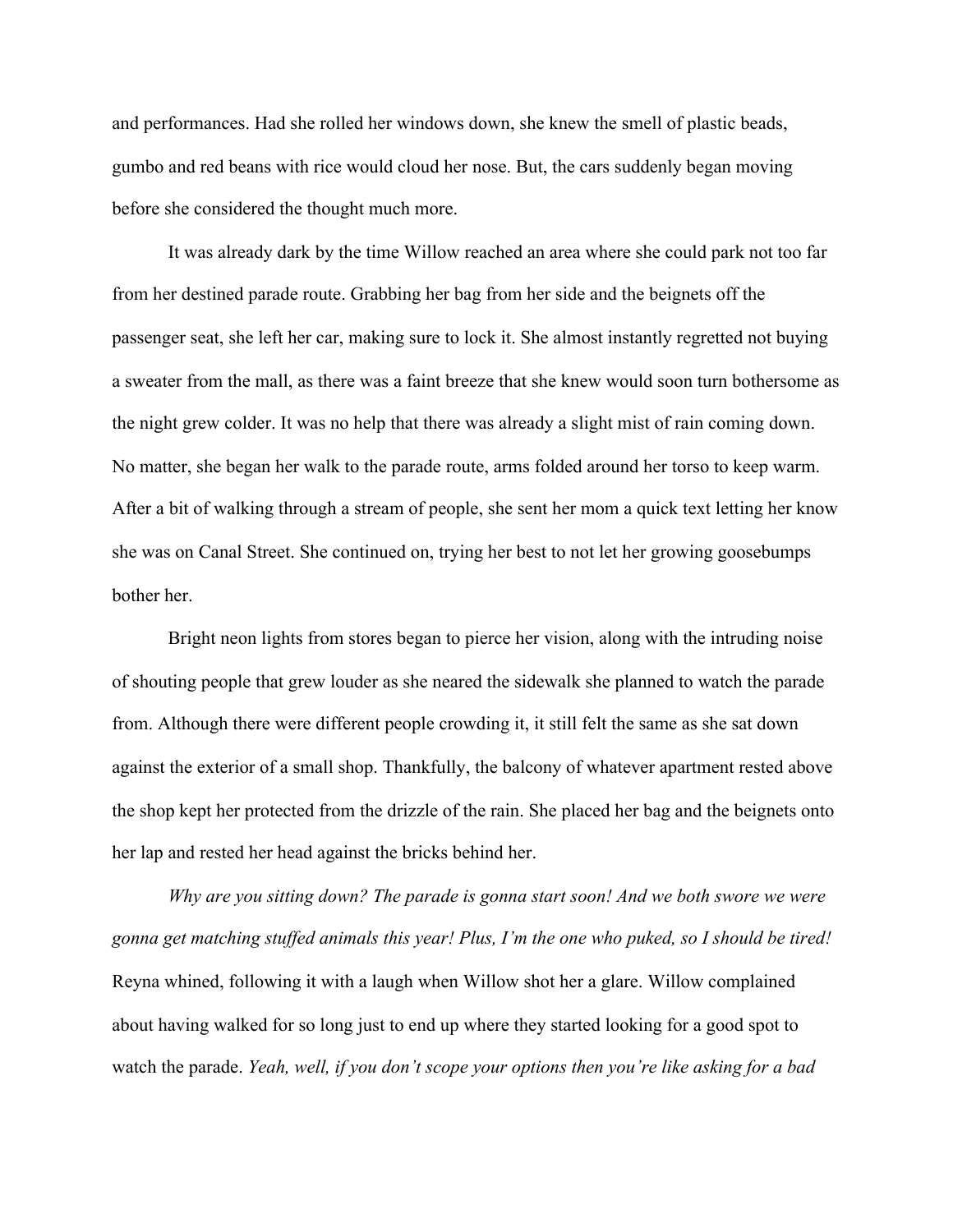*spot! You have to think about these things, you know,* Reyna laughed, following it with a small cough. She had been coughing so much lately. Reyna sat next to Willow, however, fitting her body right next to Willow's. Willow could feel the goosebumps lining up Reyna's arms. Hugging her knees to her chest, Reyna looked up into the lights of the buildings in the night sky. *You know… I'm glad we're watching a parade together. We live in New Orleans our whole lives and I feel like we barely do New Orleans-y things. We should do this every year, Willow. Hey, are you even listening to me?* Reyna turned her head to Willow. Willow turned to look at Reyna, but saw only the bricks and the concrete of the sidewalk.

Tears pricked at her eyes. That was the last parade they ever saw together. And it was so fun, but she never admitted that to her at the time. They caught a few beads and random objects from the parade float riders. Their throats were worn thin from yelling and laughing. They never did get those ridiculous stuffed animals Reyna wanted so badly. A small laugh erupted from Willow's throat. The crowd of people roaring with sudden cheers and clapping drowned out the sob that followed. Wiping the tears from her eyes, Willow quickly stood and grabbed her bags to move forward through the people. Before her were glorious floats, almost as beautiful as the ones she saw with Reyna. She could only stand and stare in awe at the large floats, filled with nobility-costumed riders and eye-catching props of various royal figures. Music blared through the street, mixing into a wild symphony with the parade-watchers. Eventually, Willow found herself joining in their orchestra, yelling and cheering for beads and other things to be thrown to her. Though, she was eventually silenced when she managed to catch something that felt unlike beads or plastic objects. Looking down into her hand, she saw a stuffed animal. The one that Reyna had wanted to catch. It was a simple teddy bear with soft brown fur and a small glittery mask of purple, yellow, and green over its button eyes. A small smile found its way to her face.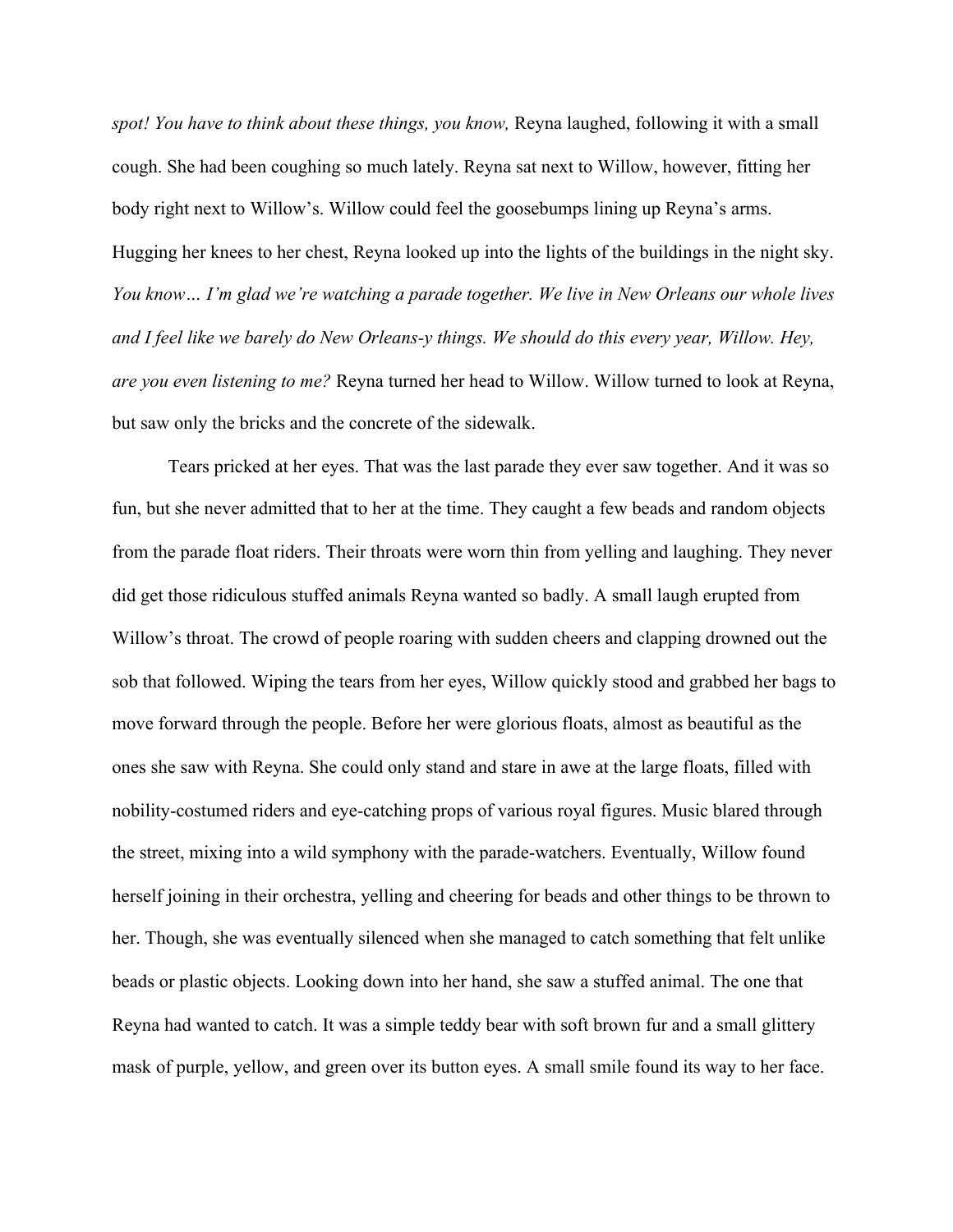Likewise, tears found their way, too. Although, the oncoming drops of rain made it hard to tell if they were tears streaming down her face.

*Hey, stop crying, you'll make me feel even worse,* Reyna let out weakly, followed by a faint laugh. She looked so different in that hospital bed, but her smile was always the same. *Come on, when Mardi Gras comes up, we're gonna catch those teddy bears, so stop crying already Willow.* Willow grabbed her hand so tightly, she worried she would hurt Reyna then.

She grasped the teddy bear in her hands the same way. She backed away from the front of the crowd and sat back against her spot on the sidewalk. Letting the sounds of the parade fade away, she opened up her bag of beignets. She placed the teddy bear down onto her lap, and took a bite of a beignet. *We did it, Reyna. We got those ridiculous bears you wanted. You got it,* Willow said in the quiet of her mind. She sat and watched the floats move through for a while, catching glimpses of it through the people before her, enjoying the sugary pastry. Eventually, she checked her phone—it was 10:15 PM already. She got her things together to leave, holding the teddy bear to her chest tightly.

Just as she stood up, Reyna echoed into her mind, *Hey, let's do this again next year okay? And like, every year after this,* she suggested so earnestly with a laugh. Smiling her response, Willow looked down at the teddy bear before turning to walk back to her car.

"Well, I don't see why not," she said to herself, to the chilled night air, to Reyna. Just as she did back then, when they were only 15 years old. Three years ago, she gave Reyna the same response. This time, though, it was a promise she meant to keep.

From then on, her promise stayed true. The teddy bear that soon rested next to the photo of Reyna and Willow from middle school was a symbol of it. For the first time in such a long